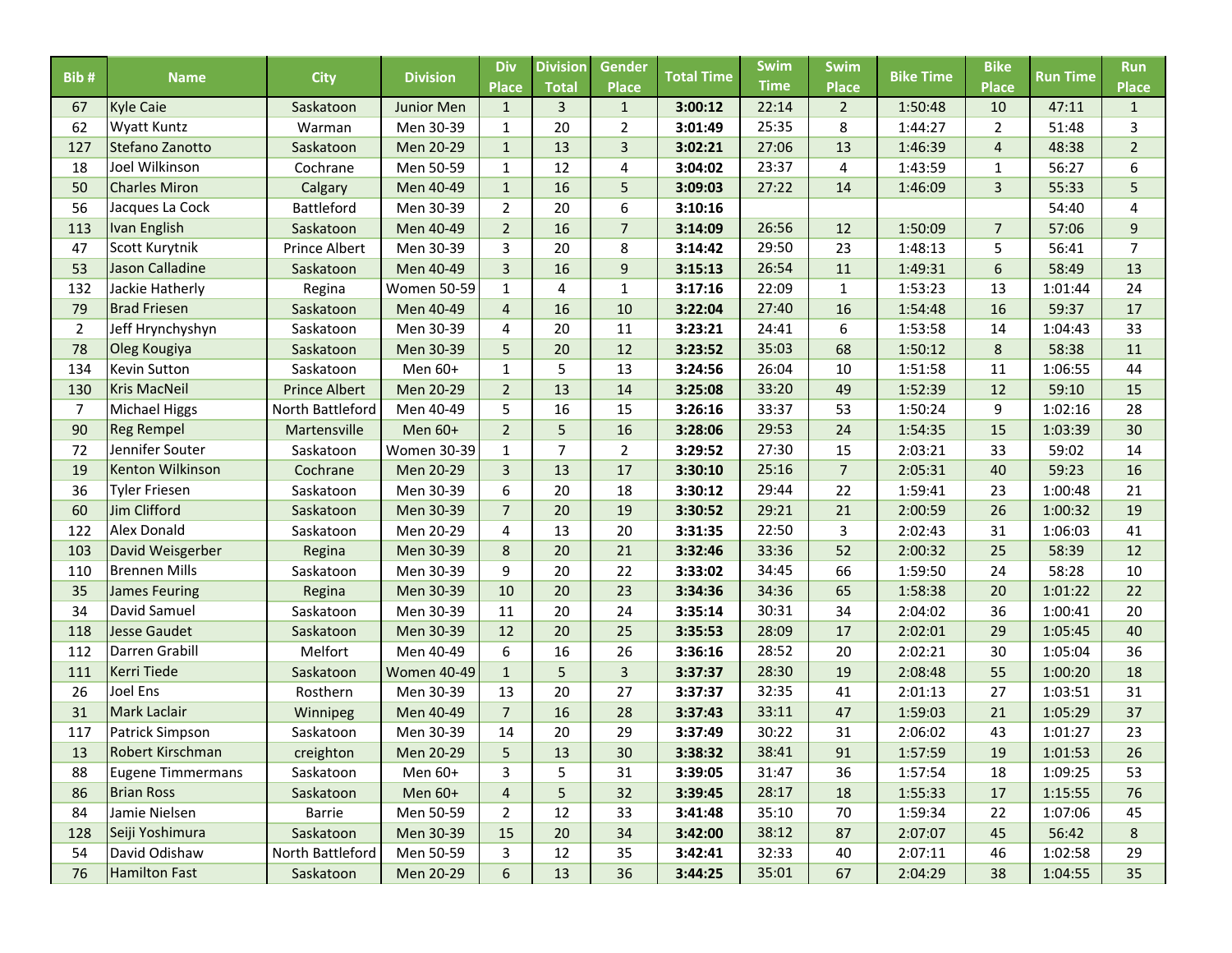| <b>Wally Hurlbert</b>   | Regina               | Men 50-59          | 4                            | 12             | 37             | 3:44:57 | 31:14 | 35 | 2:03:51 | 34 | 1:09:53 | 56 |
|-------------------------|----------------------|--------------------|------------------------------|----------------|----------------|---------|-------|----|---------|----|---------|----|
| <b>Kelly Yorston</b>    | Strathmore           | <b>Women 40-49</b> | $\overline{2}$               | 5              | $\overline{4}$ | 3:46:04 | 33:45 | 59 | 2:01:45 | 28 | 1:10:35 | 61 |
| Ronan Chapuis           | Saskatoon            | Men 30-39          | 16                           | 20             | 38             | 3:46:08 | 33:41 | 57 | 2:07:41 | 50 | 1:04:47 | 34 |
| <b>Tom McClocklin</b>   | Saskatoon            | Men 50-59          | 5                            | 12             | 39             | 3:46:26 | 30:11 | 28 | 2:08:01 | 52 | 1:08:15 | 49 |
| <b>Bob Tosh</b>         | Saskatoon            | Men 50-59          | 6                            | 12             | 40             | 3:46:35 | 32:50 | 46 | 2:07:13 | 47 | 1:06:33 | 43 |
| <b>Rick Fehr</b>        | Rosthern             | Men 50-59          | $\overline{7}$               | 12             | 41             | 3:47:23 | 32:38 | 42 | 2:05:55 | 42 | 1:08:51 | 51 |
| Regan McGrath           | Saskatoon            | Men 20-29          | $\overline{7}$               | 13             | 42             | 3:47:35 | 32:41 | 43 | 2:10:40 | 62 | 1:04:15 | 32 |
| Chad Eggerman           | Saskatoon            | Men 40-49          | 8                            | 16             | 43             | 3:47:47 | 38:16 | 88 | 2:04:00 | 35 | 1:05:33 | 38 |
| Janis Brown             | Saskatoon            | <b>Women 50-59</b> | 2                            | 4              | 5              | 3:48:06 | 24:08 | 5  | 2:09:43 | 56 | 1:14:16 | 72 |
| <b>Greg Gubbe</b>       | <b>Battleford</b>    | Men 40-49          | 9                            | 16             | 44             | 3:48:56 | 30:15 | 29 | 2:08:23 | 54 | 1:10:19 | 59 |
| Joel Boyer              | Saskatoon            | Men 20-29          | 8                            | 13             | 45             | 3:49:31 | 35:09 | 69 | 2:07:03 | 44 | 1:07:20 | 46 |
| <b>Katie Neufeld</b>    | Edmonton             | <b>Women 20-29</b> | $\mathbf{1}$                 | $\overline{4}$ | $\sqrt{6}$     | 3:49:39 | 33:40 | 56 | 2:08:08 | 53 | 1:07:52 | 48 |
| <b>Joel Cisneros</b>    | Saskatoon            | Men 30-39          | 17                           | 20             | 46             | 3:50:13 | 35:42 | 80 | 2:12:42 | 67 | 1:01:50 | 25 |
| <b>Clifford McBeath</b> | <b>Prince Albert</b> | Men 40-49          | 10                           | 16             | 47             | 3:51:27 | 30:24 | 33 | 2:07:52 | 51 | 1:13:11 | 68 |
| Mike Gore-Hickman       | Regina               | Men 20-29          | 9                            | 13             | 48             | 3:51:38 | 30:01 | 27 | 2:05:45 | 41 | 1:15:53 | 75 |
| <b>Beau Stevenson</b>   | Melfort              | Junior Men         | $\overline{2}$               | 3              | 49             | 3:51:46 | 35:37 | 79 | 2:07:39 | 49 | 1:08:31 | 50 |
| Sarah Fleming           | Calgary              | Women 30-39        | 2                            | $\overline{7}$ | $\overline{7}$ | 3:52:24 | 32:32 | 39 | 2:07:30 | 48 | 1:12:22 | 64 |
| <b>Greg Todd</b>        | Saskatoon            | Men 50-59          | 8                            | 12             | 50             | 3:52:29 | 35:56 | 81 | 2:03:09 | 32 | 1:13:25 | 71 |
| Jenny Miron             | Calgary              | Women 30-39        | 3                            | $\overline{7}$ | 8              | 3:53:07 | 30:24 | 32 | 2:09:46 | 58 | 1:12:58 | 67 |
| <b>Brad Parenteau</b>   | <b>Prince Albert</b> | Men 30-39          | 18                           | 20             | 51             | 3:53:58 | 32:43 | 44 | 2:15:42 | 70 | 1:05:34 | 39 |
| Darren Hagen            | Saskatoon            | Men 50-59          | 9                            | 12             | 52             | 3:55:50 | 41:37 | 98 | 2:04:14 | 37 | 1:10:00 | 57 |
| <b>Shannon Bews</b>     | Saskatoon            | <b>Women 50-59</b> | 3                            | $\overline{4}$ | 9              | 3:57:20 | 35:24 | 73 | 2:14:15 | 68 | 1:07:42 | 47 |
| Robyn Ralph             | Okotoks              | <b>Women 40-49</b> | 3                            | 5              | 10             | 3:57:32 | 38:10 | 86 | 2:09:44 | 57 | 1:09:39 | 55 |
| Jamie Wilkinson         | Cochrane             | Men 20-29          | 10                           | 13             | 53             | 3:57:51 | 25:48 | 9  | 2:29:55 | 91 | 1:02:09 | 27 |
| Jim Forbes              | Moose jaw            | Men 50-59          | 10                           | 12             | 54             | 3:59:04 | 34:24 | 62 | 2:11:58 | 65 | 1:12:44 | 66 |
| <b>Fausto Rodriguez</b> | <b>REGINA</b>        | Men 40-49          | 11                           | 16             | 55             | 3:59:38 | 35:26 | 78 | 2:04:59 | 39 | 1:19:15 | 80 |
| Karee Davidson          | Saskatoon            | <b>Women 40-49</b> | 4                            | 5              | 11             | 4:01:36 | 35:26 | 77 | 2:15:47 | 71 | 1:10:24 | 60 |
| <b>Rahul Mainra</b>     | Saskatoon            | Men 40-49          | 12                           | 16             | 56             | 4:01:42 | 37:22 | 83 | 2:11:50 | 64 | 1:12:31 | 65 |
| Bruce Zimmerman         | Indian Head          | Men 50-59          | 11                           | 12             | 57             | 4:02:15 | 32:03 | 37 | 2:09:55 | 60 | 1:20:18 | 81 |
| <b>Kara Sharp</b>       | Regina               | <b>Women 20-29</b> | $\overline{2}$               | $\overline{4}$ | 12             | 4:03:10 | 33:22 | 50 | 2:19:44 | 75 | 1:10:05 | 58 |
| Devon Sylvester         | North Batteford      | Men 20-29          | 11                           | 13             | 58             | 4:03:24 | 29:57 | 26 | 2:16:02 | 73 | 1:17:25 | 78 |
| <b>Tera Mills</b>       | Calgary              | <b>Women 30-39</b> | $\overline{4}$               | $\overline{7}$ | 13             | 4:05:01 | 41:28 | 96 | 2:12:27 | 66 | 1:11:06 | 63 |
| Maverick Zimmerman      | Indian Head          | Junior Men         | 3                            | 3              | 59             | 4:05:52 | 30:17 | 30 | 2:11:40 | 63 | 1:23:55 | 86 |
| Angela Arnold           | Regina               | <b>Women 50-59</b> | $\overline{4}$               | $\overline{4}$ | 14             | 4:06:58 | 34:35 | 64 | 2:19:11 | 74 | 1:13:13 | 69 |
| Ellyssa Nielsen         |                      |                    | 3                            | 4              | 15             | 4:08:20 | 34:19 | 61 | 2:27:54 | 89 | 1:06:08 | 42 |
| <b>Ryan Epp</b>         | Rosthern             | Men 40-49          | 13                           | 16             | 60             | 4:08:30 | 36:03 | 82 | 2:23:20 | 82 | 1:09:08 | 52 |
| <b>Spencer Edwards</b>  | Saskatoon            | Men 30-39          | 19                           | 20             | 61             | 4:10:55 | 35:22 | 72 | 2:24:47 | 84 | 1:10:47 | 62 |
| <b>Tony Lau</b>         | Regina               | Men 40-49          | 14                           | 16             | 62             | 4:11:34 | 34:25 | 63 | 2:14:26 | 69 | 1:22:45 | 85 |
| <b>Todd Buglass</b>     | Prince Albert        | Men 50-59          | 12                           | 12             | 63             | 4:12:56 | 33:50 | 60 | 2:22:08 | 77 | 1:16:59 | 77 |
| Michael Reimer          | Saskatoon            | Men 20-29          | 12                           | 13             | 64             | 4:13:02 | 40:43 | 93 | 2:22:53 | 79 | 1:09:26 | 54 |
| Jocelyn Poock           | Saskatoon            | Women 30-39        | 5                            | $\overline{7}$ | 16             | 4:16:28 | 35:18 | 71 | 2:23:16 | 81 | 1:17:55 | 79 |
|                         |                      |                    | North Battleford Women 20-29 |                |                |         |       |    |         |    |         |    |